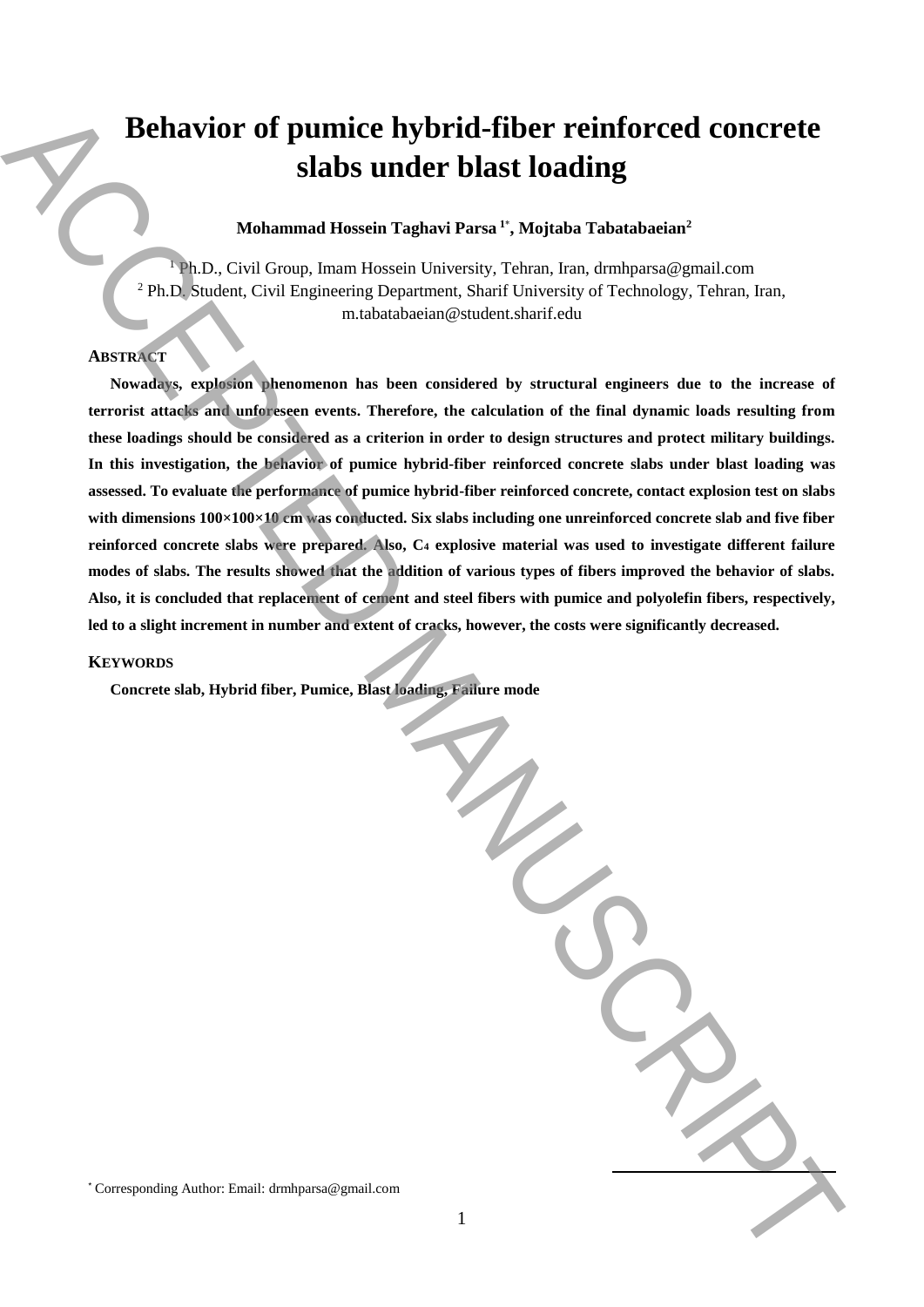#### **1. Introduction**

Nowadays, explosion phenomenon has been considered by structural engineers due to the increase of terrorist attacks and unforeseen events. Therefore, the calculation of the final dynamic loads resulting from these loadings should be considered as a criterion in order to design structures and protect military buildings. The advantages of fiber-reinforced concrete under static loads, which are well known worldwide, have led to their introduction as a material resistant to dynamic loads such as impact and explosion [1-3]. In recent years, many researches have been conducted on the effect of blast load on fiber reinforced concrete members [4-6]. However, experimental results showing the explosive behavior of fiber-reinforced concrete are limited. All of these researches highlight the need for practical action to reduce localized or global damage to concrete elements. The use of cheap materials such as polymeric fiber and pumice has been considered as an alternative to steel fiber and cement, respectively. In this study, firstly, steel fibers in the amount of 1, 1.5, 2 and 2.5% by volume were added to the mixing designs. Then, by performing mechanical tests on compression, tensile and flexural samples, the optimal percentage of steel fibers was selected. In the second phase of the research, 30%, 40% and 50% of the optimal steel fibers were replaced with polyolefin fibers, respectively, and mechanical tests were repeated on them to determine the optimal mixing scheme for hybrid fibers. In the final stage of the research, by selecting the optimal design obtained from the first and second stages of the research, the performance of concrete slabs reinforced with hybrid fibers and pumice under explosion was investigated. For this purpose, blast test was performed on contact slabs of  $100 \times 100 \times 10$  cm. The specimens consisted of 6 series of concrete slabs as one unreinforced slab and five slabs reinforced with fibers. **1.** Interest on the interest in the state of the interest of the interest of the interest of the interest of the interest of the interest of the interest of the interest of the interest of the interest of the interest of

#### **2. Methodology**

In this study,  $C_4$  explosive was used in experiments due to its low chemical sensitivity and low cost. Also, Type II cement and Khash pozzolan, which is in accordance with the criteria of ASTM C150 standard were applied. Moreover, coarse-grained has been used as a river with a specific gravity of 2.68 and fine-grained as a broken with a specific gravity of 2.64, water absorption of 1.6% and a soft modulus of 2.93. The largest coarse grain size is 19 mm. Two types of steel and polyolefin fibers were provided to investigate the differences in the behavior of fiber-reinforced concrete under blast load using different fibers with various volume percentages.

In order to achieve optimal designs containing single steel fibers and hybrid fibers (steel and polyolefin), compressive, tensile and flexural strength tests were performed on different samples. Compressive strength test according to BS 1881 was performed as a load control on  $10 \times 10 \times 10$  cm cubic specimens. Also, to determine the tensile properties of fiber-reinforced concrete, indirect tests of splitting tensile and threepoint bending were used. Blast test was performed on contact slabs of  $100 \times 100 \times 10$  cm. The specimens consisted of 6 series of concrete slabs as one unreinforced slab and five slabs reinforced with fibers. The setup of blast loading test and arrangement of support frame is shown in Figure 1.



**Figure 1. The setup of blast loading test and arrangement of support frame.**

#### **3. Results and Discussion**

Generally, replacing part of steel fibers with polyolefin fibers reduces the mechanical properties of concrete. This is due to the lower tensile strength of polyolefin fibers compared to steel fibers. In fact, polyolefin fibers have less ability to reduce the growth and development of cracks when opened due to their low tensile strength. Among the hybrid fiber reinforced designs, the design with 40% replacement of steel fibers with polyolefin fibers, has the best mechanical properties, and the strengths obtained from this design are very close to the strength values of the single-fiber design. Figure 2 shows the failure types of different samples.

The dimensions of the hole (diameter and depth of the hole) created in the slab due to the explosion is one of the parameters that can show a small amount of reinforcement effect. Due to the complete collapse of the unreinforced specimen, the relative percentage of degradation is shown in Figure 3 for each of the slabs. In fact, in each sample, the percentage of surface destruction (ratio of hole diameter to the dimension of the slab in contact with the explosive (100 cm)) and the percentage of deep destruction (ratio of hole depth to